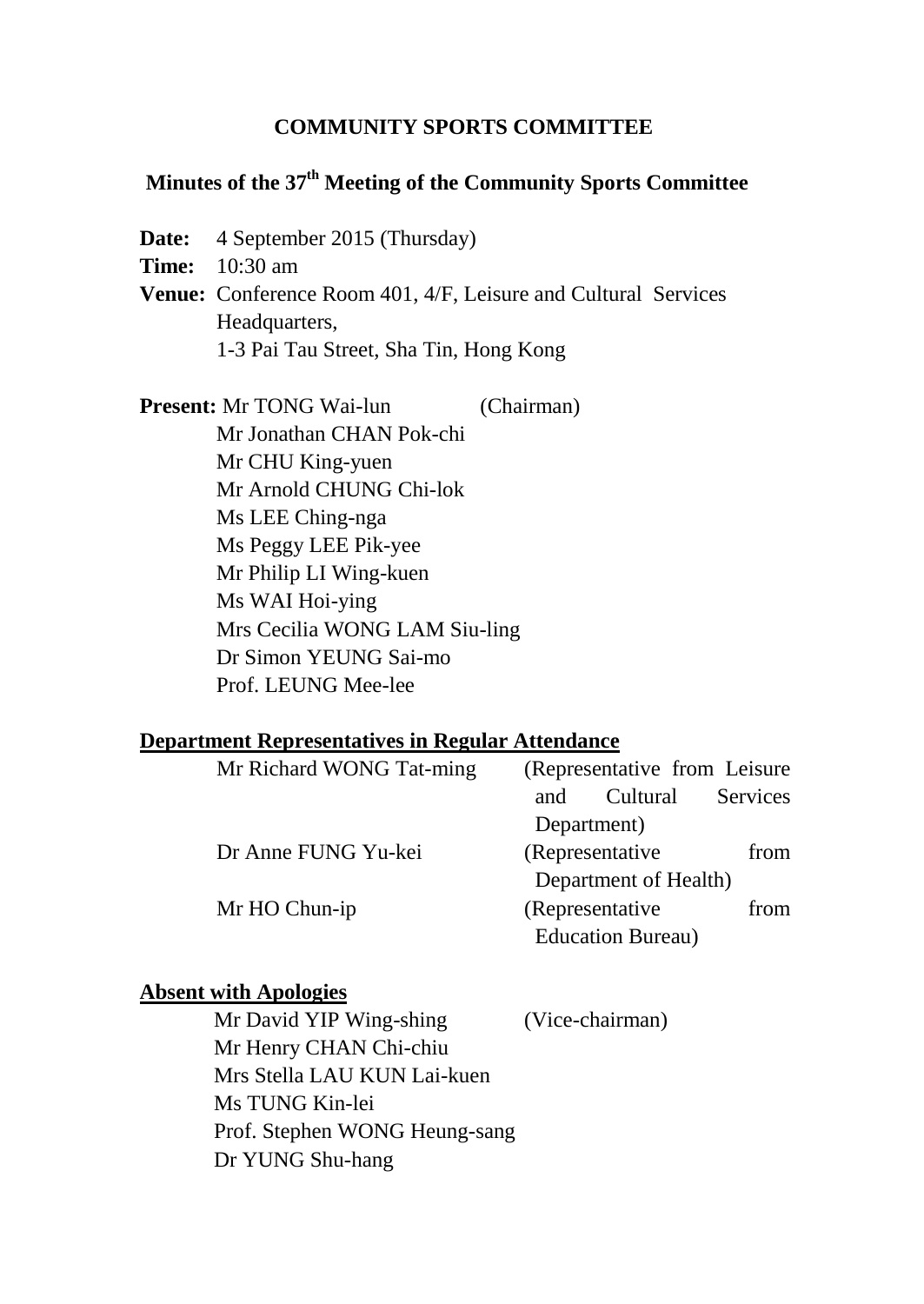| Miss Petty LAI Chun-yee   | (Representative from Home)<br>Affairs Bureau) |
|---------------------------|-----------------------------------------------|
| <b>In Attendance</b>      |                                               |
| Ms Michelle LI Mei-sheung | (Leisure and Cultural Services                |
|                           | Department)                                   |
| Mr Raymond FAN Wai-ming   | (Leisure and Cultural Services                |
|                           | Department)                                   |
| Ms Rebecca LOU Wai-yi     | (Leisure and Cultural Services                |
|                           | Department)                                   |
| Ms Violet CHAN Kit-fong   | (Leisure and Cultural Services                |
|                           | Department)                                   |
|                           |                                               |

#### **Secretary**

Ms Winnie LEE Fung-ming (Leisure and Cultural Service Department)

### **Opening Remarks**

1.1 The Chairman welcomed all Members and representatives of government departments to the meeting. He also welcomed Prof. LEUNG Mee-lee of the Sports Federation & Olympic Committee of Hong Kong, China, who attended the meeting on behalf of Mr Kenneth FOK Kai-kong who was absent with apology.

1.2 The Chairman extended his warmest congratulations to Mr Henry CHAN in absentia on his appointment as Justice of the Peace.

# **Item 1: Confirmation of the Minutes of Last Meeting of the Community Sports Committee (CSC)**

2.1 The draft minutes of the  $36<sup>th</sup>$  meeting had been emailed to Members for comment on 23 June by the Secretariat and proposed amendments from the Home Affairs Bureau had been received thereafter. The amended minutes had been emailed to Members on 26 August. The Chairman asked Members to refer to the proposed amendments tabled at the meeting. As no further amendment was proposed at the meeting, the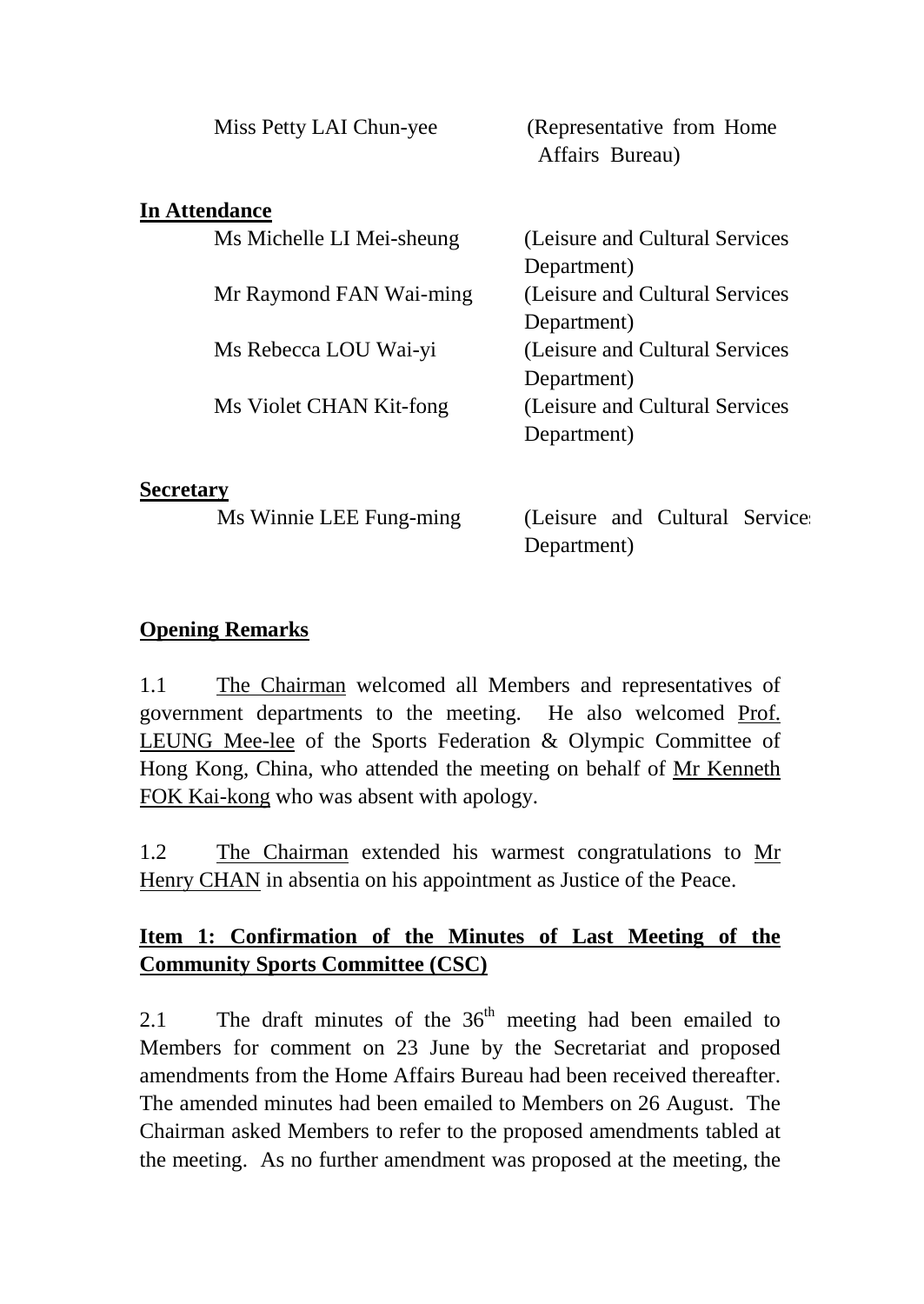Chairman announced that the minutes of the  $36<sup>th</sup>$  meeting were endorsed.

## **Item 2: Matters Arising**

### **Report on Sport for All Day 2015**

3.1 The Chairman invited Ms Winnie LEE of the Leisure and Cultural Services Department (LCSD) to report by Powerpoint on the programme arrangements of Sport for All Day (SFAD) 2015. Meanwhile, he expressed appreciation for the Secretariat for inviting Mr WONG Wing-fai, a coach at the Physical Fitness Association of Hong Kong China (PFA), to demonstrate the "Easy Fitness Exercise for All" and lead Members in the exercise.

3.2 Ms Winnie LEE reported that SFAD 2015 themed on "Fitness for Health" was held by the LCSD on 2 August to promote the message of "Stay Active, Stay Healthy". To tie in with the theme this year, the LCSD invited the PFA to design the "Easy Fitness Exercise for All", a set of eight simple moves which helped to improve physical fitness and health by body stretching.

3.3 Mr WONG Wing-fai, a coach at the PFA, demonstrated "Easy Fitness Exercise for All" and led Members in the exercise to enhance their understanding.

3.4 Ms Winnie LEE continued to report on the diversified programmes of SFAD 2015. In addition to stepping up the promotion of regular exercise in the family, the event also encouraged the disabled and the elderly to exercise more by doing at least 30 minutes exercise a day. The event was well-received, attracting an attendance of more than 220,000, of which over 31,000 took part in more than 190 free recreation and sports programmes of various nature organised by the 18 districts, while more than 191,000 enjoyed free use of recreation and sports facilities.

3.5 To create a greater synergy for SFAD in the community, the LCSD wrote to the 18 District Councils (DCs), local primary and secondary schools, tertiary institutions, property management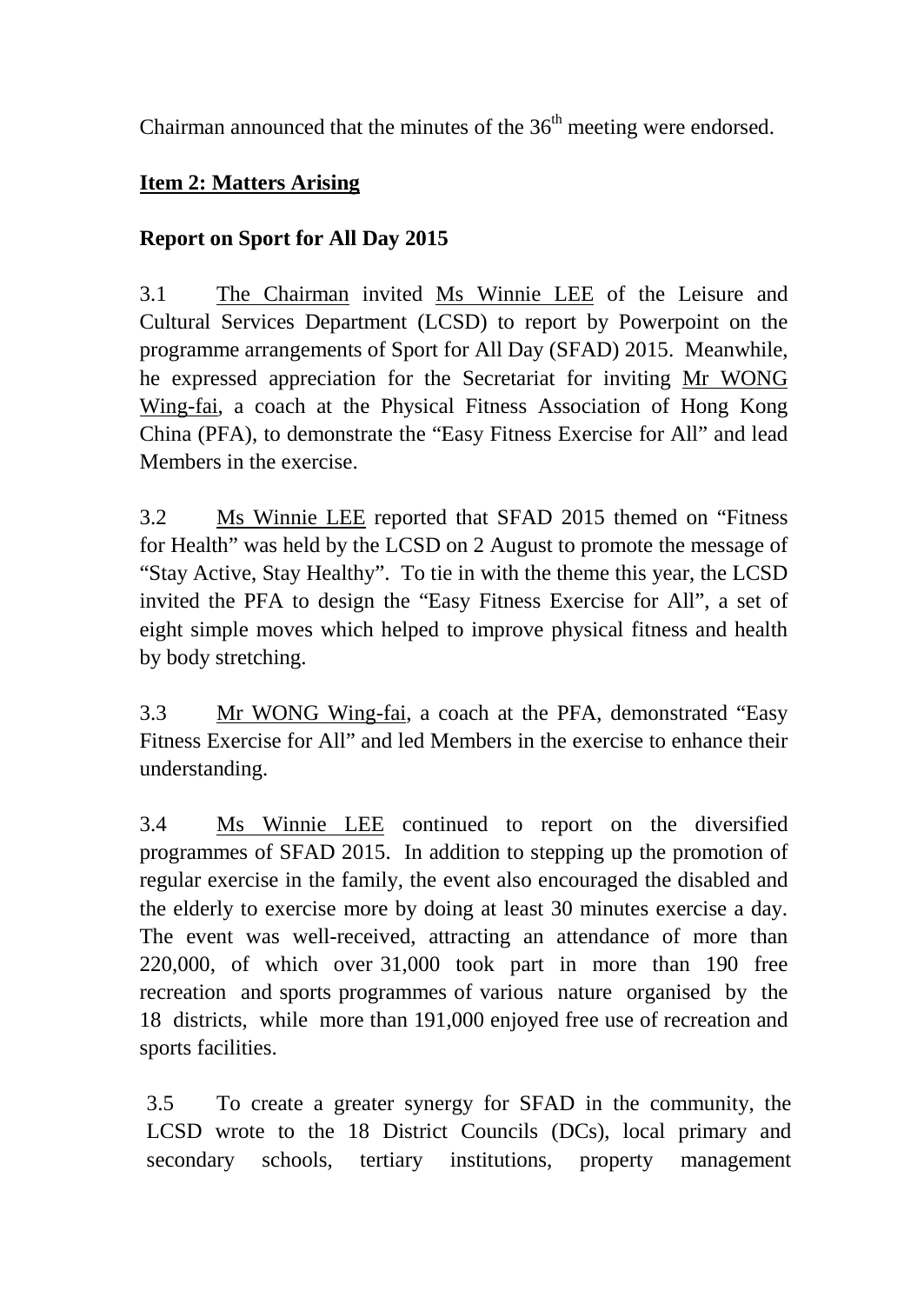agencies/owners' corporations, non-government organisations, private recreational clubs, national sports associations, district sports associations, community sports clubs and commercial fitness centres. They were invited to organise related activities from June to August such as free recreation and sports programmes, free admission to venue facilities on specific dates as well as publicity and promotion for SFAD. Tremendous support was received from more than 340 supporting organisations and the number of participants exceeded 30,000 (compared to 186 and 7,812 last year respectively).

3.6 Since 2011 the LCSD had offered free use of leisure facilities on SFAD and conducted an opinion survey to collect the views of users on the free use of leisure facilities. At the CSC meeting on 12 March this year, Members further suggested conducting a questionnaire survey among the participants to collect raw data and to analyse their purpose for and expectation on attending talks and other programmes. The information obtained could facilitate the organisers in their future planning to better meet the needs of different target groups. In response to the suggestion, the LCSD conducted a questionnaire survey on 2 August on free recreation and sports programmes among participants of SFAD. A total of 2,340 valid questionnaires were collected and the preliminary analysis was concluded as follows:

- (a) all five types of programmes, namely (i) health talks and exercise demonstrations; (ii) fitness corners (for activities such as towel exercise, hula hoop fitness exercise and fitness multi-gym exercise); (iii) parent-child sports activities; (iv) activities for the disabled and (v) sports for fun activities (such as badminton, table tennis and dance), were found satisfactory or very satisfactory by over 88% of the respondents. More than 91% of them found (ii), (iii) and (v) satisfactory or very satisfactory while 0.8% to 2% found these five types of programmes unsatisfactory or very unsatisfactory;
- (b) regarding the themes on health talk and exercise demonstration, about 44% of the respondents were interested in "sport and health", followed by "warm-up and cool-down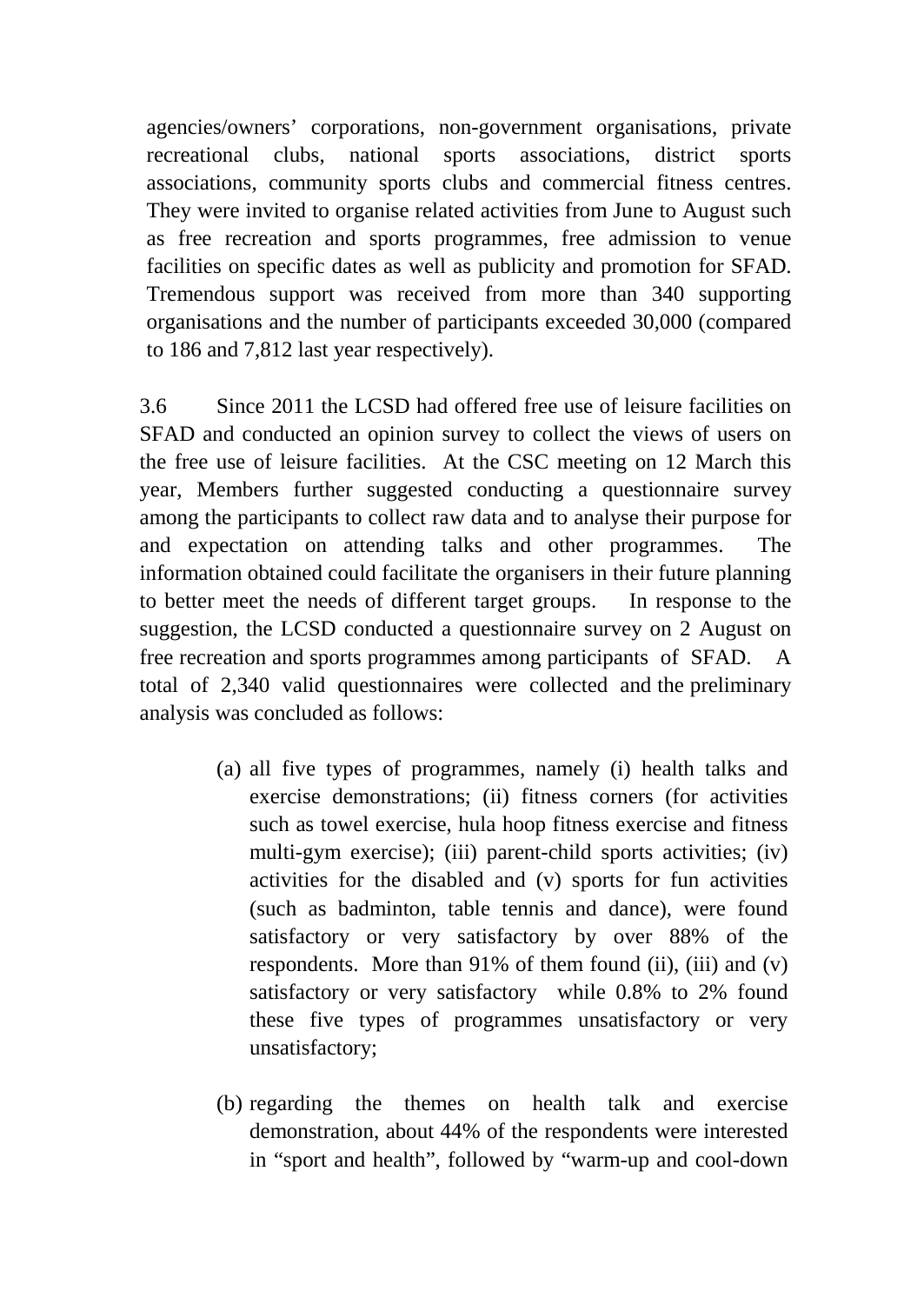before and after exercise" which accounted for 31% of the respondents;

- (c) more than 86% of the participants opined that participation in the event could enhance their interests in sports or other fitness activities;
- (d) almost 90% of the participants expressed that they would continue to participate in sports or other fitness activities;
- (e) over 32% of the respondents replied that they heard about SFAD from district leisure services offices and leisure venues of the LCSD. 26% and 24% of them found information from television and newspaper respectively; and
- (f) reference would be made to the above findings when devising programmes for the coming year.

3.7 In June, the LCSD started using different promotion platforms to conduct a widespread publicity campaign and appealed for public participation through Announcements of Public Interest (APIs). Publicity efforts included creating a dedicated webpage on the LCSD's website for public browsing and information retrieval. To step up the promotion of this large-scale event, the LCSD also utilised different media channels (such as newspaper and radio) and major means of transport (such as via billboards at MTR stations and "Roadshow" on buses throughout the territory). Advertisement was put up on the Hongkong Post's second pouch boxes across the territory and programme leaflets were distributed at a number of post offices.

3.8 Apart from the above, the LCSD also put up posters, distributed leaflets, mounted large banners, set up display panels and five 3D photo panels of different designs at various district leisure services offices, leisure venues, libraries, schools and district organisations to promote SFAD 2015.

3.9 APIs on the event were still broadcast on television, radio and at leisure venues after the event. The "Easy Fitness Exercise for All" video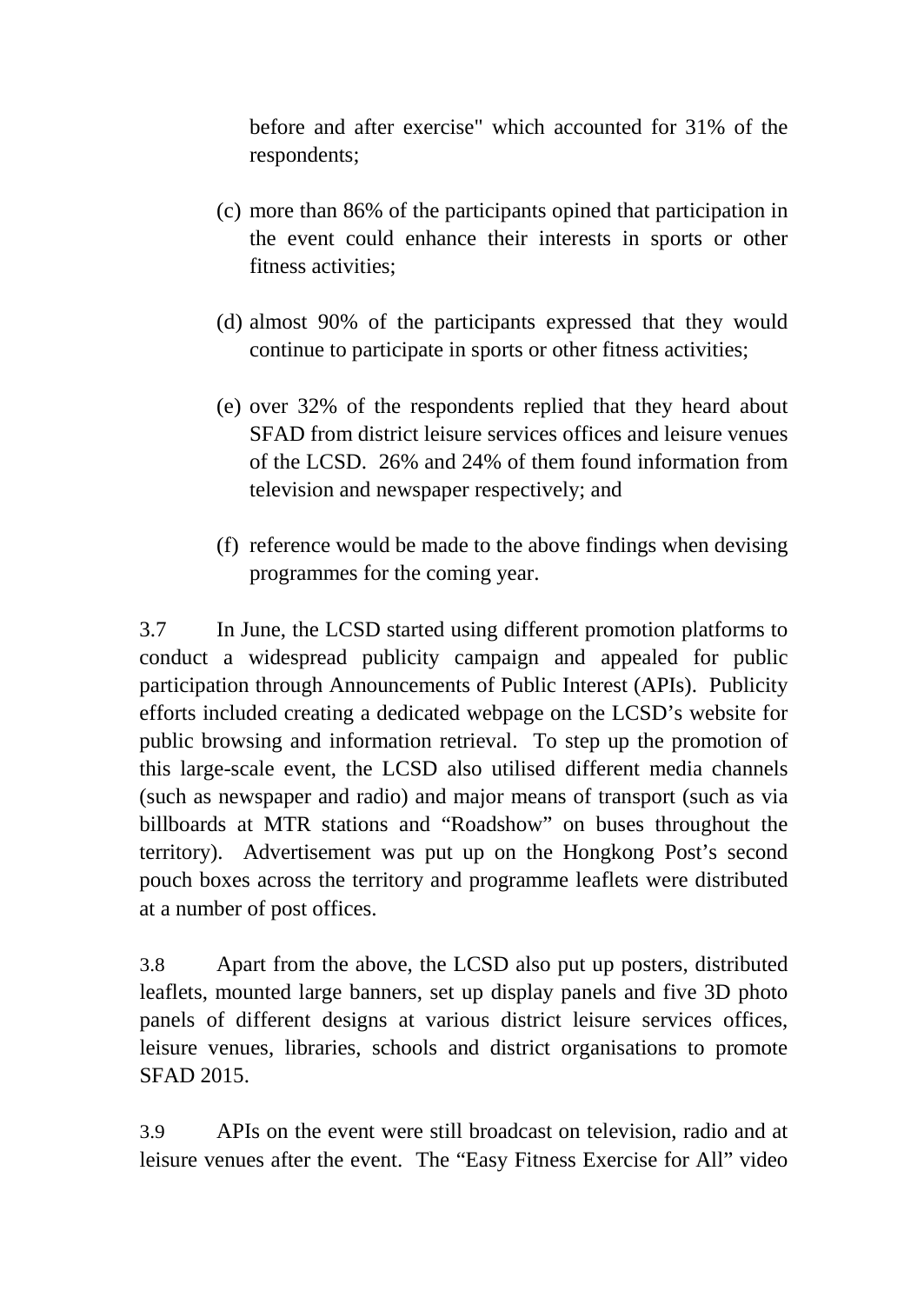was uploaded onto the LCSD's website to continue disseminating to the public the benefits of regular exercise.

3.10 In a bid to sustain the promotion of Sport for All in the community, the LCSD planned to continue launching SFAD in the coming year. The programme plan for the coming year would be reported to Members at the upcoming CSC meetings.

3.11 Members' views on the programmes of SFAD 2015 and responses from the LCSD were summarised as follows:

- (a) Mrs Cecilia WONG commended on the effectiveness of the publicity campaign and the positive impact created. In view of the popularity of sports stars 3D photo panels, she suggested extending their display period to sustain the efforts in promoting community sports. They would also serve the purposes of motivating members of public to exercise and promoting Hong Kong as a tourist destination. Meanwhile, Mrs Cecilia WONG would like to thank the LCSD for organising inclusive activities for the disabled and able-bodied to foster participation of different stakeholders. Moreover, she also hoped that leisure facilities for wheelchair users or people with severe disabilities could be provided at playgrounds to foster integration;
- (b) Mr Philip LI suggested that in view of the overwhelming response, SFAD should be expanded into a two-day event. He also proposed to divide participants into different age groups, impose a quota for each group and add a new group for the elderly. In order to encourage the elderly to exercise and relieve the pressure on medical services, a Grandparentgrandchildren Fun Day could be organised by engaging their grandchildren in the activity. He further suggested making the park facilities adjacent to the sports centres available simultaneously for expanding the event venue to accommodate more participants. Besides, he also proposed to collaborate with the malls of the Link and the Mass Transit Railway Corporation Limited to launch social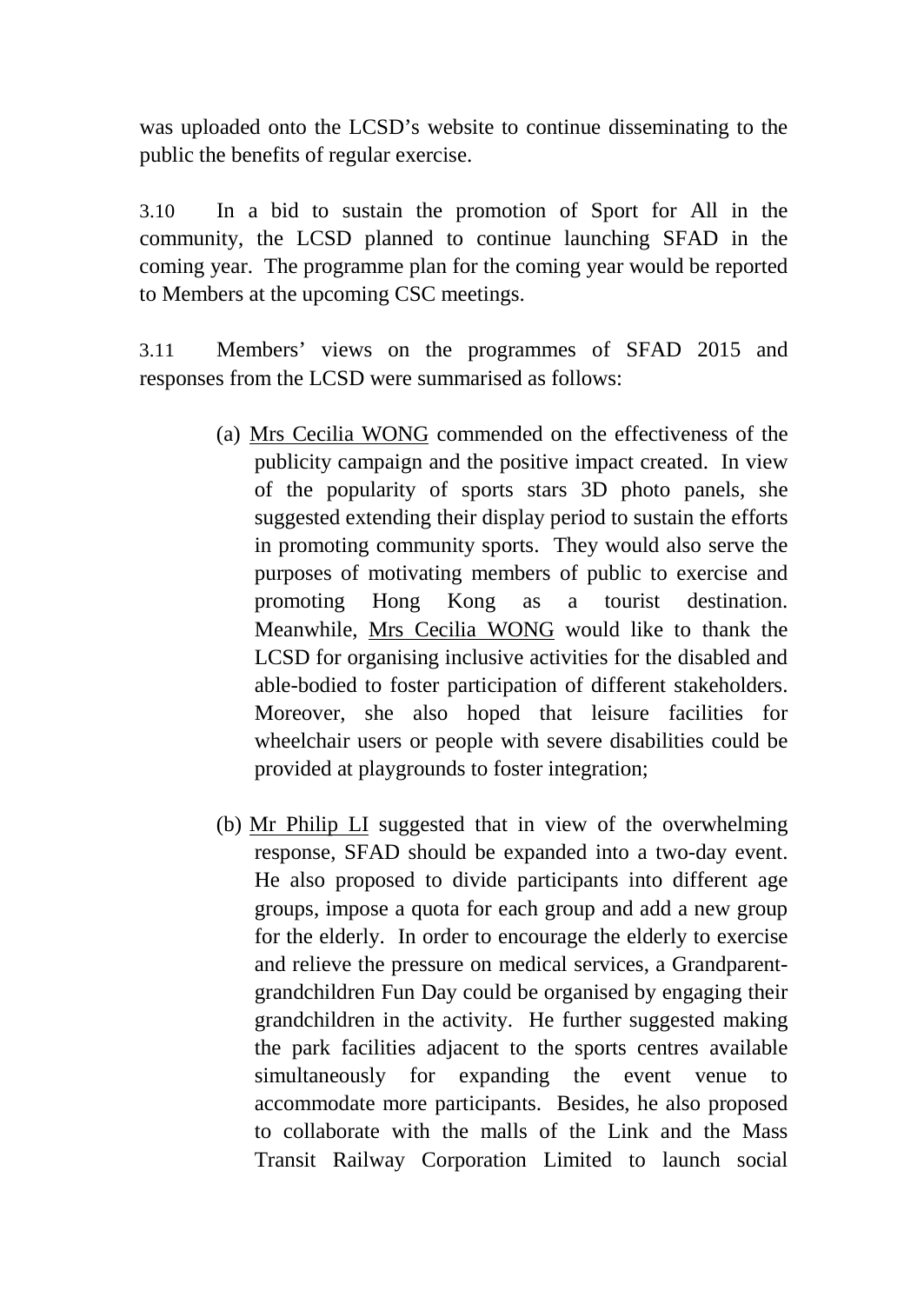contribution activities such as free rides on the MTR for holders of senior citizen card on the day of the event;

- (c) Ms Peggy LEE opined that the LCSD should consider liaising with the respective organisations as early as possible for facilitating negotiation with the commercial sector on the areas for collaboration for SFAD. She also suggested that the LCSD could write to the DCs and non-profit-making organisations and advise them to arrange the "Easy Fitness Exercise for All" during meetings or activities to help with the promotion;
- (d) Dr Simon YEUNG commended the LCSD for its success in hosting SFAD. He suggested that in order to strengthen publicity, real cases could be used to prove that regular exercise could enhance physical fitness regardless of age. He also suggested continuing the promotional efforts on sports corner in libraries, and publicising the benefits of regular exercise by making use of interactive functions on the internet, such as applying QR codes and listing out supporting organistions' events. These organisations should also be encouraged to continue their support for SFAD in the coming year;
- (e) Ms LEE Ching-nga suggested that publicity materials on "Easy Fitness Exercise for All" could be dispatched to organisations or posted to their websites to encourage their staff to exercise regularly after work. Also, she suggested that incentives could be provided for the participating organisations to sustain their momentum;
- (f) Mr Raymond FAN, Deputy Director of the LCSD, agreed that continuous development of the Exercise was very important. "Easy Fitness Exercise for All" was a new item rolled out in a later phase of the event. It would be promoted not only on the day of the event but also in the future to stakeholders in the community as a continuous effort. Coaches would also be encouraged to lead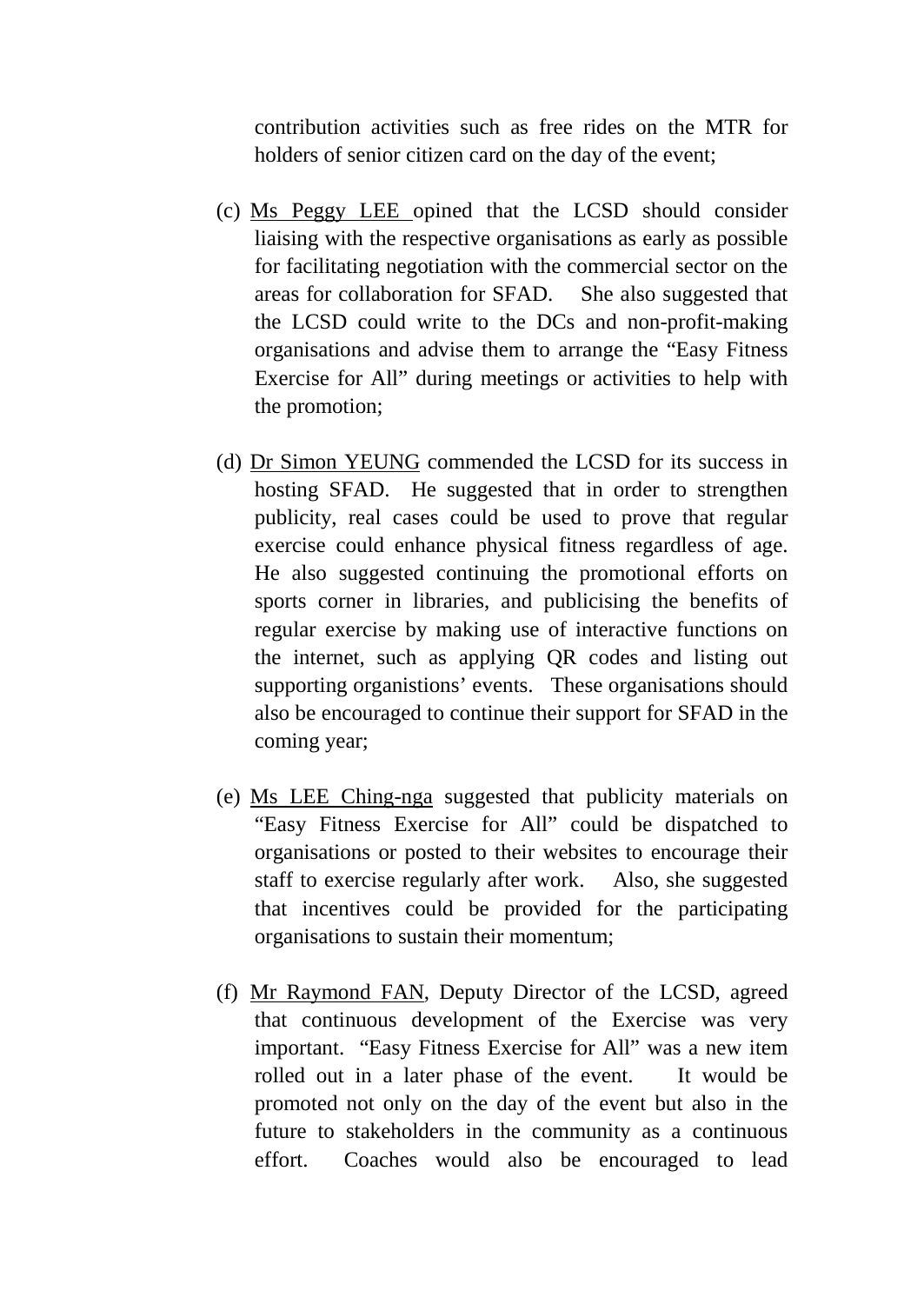participants of LCSD events in the Exercise for warming-up and cooling-down. Mr Raymond FAN said that the launch date of SFAD, which was always the first Sunday of August, would fall on 7 August next year. Since the Olympic Games which opened on 5 August would attract the attention of organisations, the media and the public, he suggested advancing or postponing SFAD to capture their interest. He added that since there were quite a lot of student participants this year, Members could consider scheduling the event within the summer break to avoid clashing with school exams. Mrs Cecilia WONG opined that it would be more practical for schools to have the event advanced for one month to early July because by then the students would have just finished their exams. Since the school year had not yet ended, programmes held in response to the event could tie in with school activities to attract more student participants. Mr CHU King-yuen commended the Secretary of the Committee for the comprehensive report. He supplemented that SFAD was first organised as an extension activity of the Beijing Olympic Games 2008. He hoped that this yearly event would go on to remind the public of the importance of regular exercise. Prof. LEUNG Mee-lee said that Games-related events required endorsement from the Olympic Committee and added that the inauguration of the Games would take place on 5 August next year in Brazil, i.e., 6 August (Saturday) Hong Kong time; and

(g) The Chairman thanked Members for their valuable views.

He remarked that more activities were held this year. Publicity strategies were successful and survey findings were positive. The event was effective in encouraging the public to exercise regularly. The Chairman hoped that Members could help promote SFAD and help the public make exercise a habit. He also thanked Members for their participation in and support to activities held across the districts and extended gratitude to Mr LAU Kong-wah, Secretary for Home Affairs; Ms Michelle LI, Director of Leisure and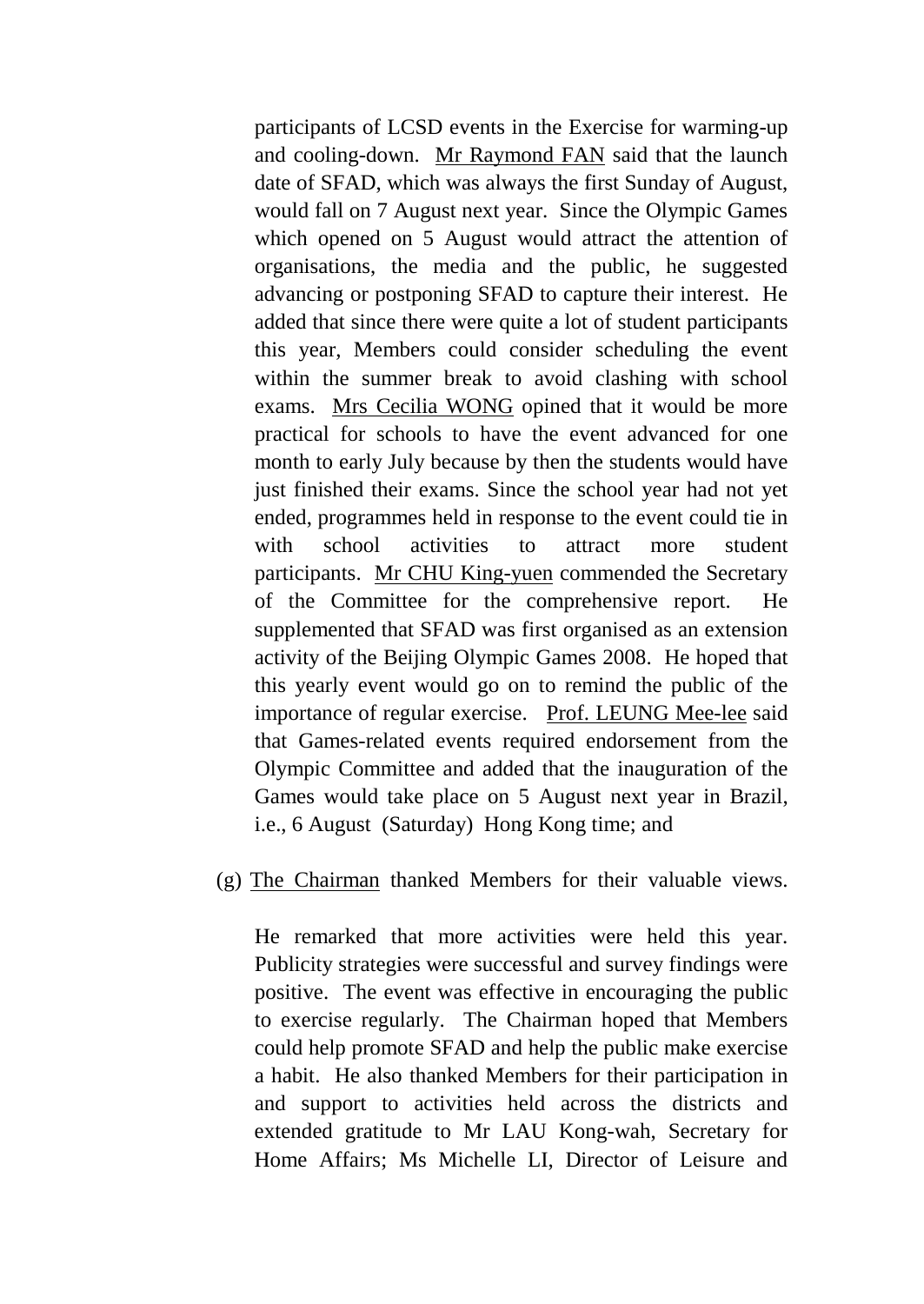Cultural Services; Mr Donald CHOY, Acting Deputy Director of the LCSD; and Mr Richard WONG, Assistant Director of the LCSD, for joining members of the public at SFAD on 2 August at the Hong Kong Park in Central & Western District.

# **Item 3: Report by the 5th Hong Kong Games Organising Committee (CSC Paper 04/15)**

4.1 The Chairman remarked that the 5th Hong Kong Games (HKG) had rounded off smoothly on 31 May this year and its Organising Committee also finished reviewing the event. He asked Ms Rebecca LOU, Secretary General of the 5th HKG, to brief Members on the content of CSC Paper 04/15.

4.2 Ms Rebecca LOU presented CSC Paper 04/15 by Powerpoint. Main points of Members' comments and feedback of the Department are summarised as follows:

- (a) Mr CHU King-yuen said that in view of the growing popularity of women's participation in football, he hoped that, subject to availability of resources, consideration should be given to add women's football to the HKG. Ms WAI Hoi-ying supplemented that women's football teams were still non-existent in certain districts and suggested age relaxation to team members to boost the participation rate.
- (b) To clarify the liabilities arising from accidents, Mr Philip LI enquired whether insurance policies would be taken out for the HKG by the LCSD and for the athletes by the districts.
- (c) Ms Rebecca LOU replied that according to current practice, government departments/bureaux in general did not take out insurance from insurance companies. Instead, the government would carry its own risks and liabilities. Based on the above, the LCSD would not take out insurance for participants of its event. Since the HKG training programmes and competitions were all held at LCSD venues, participants who suffered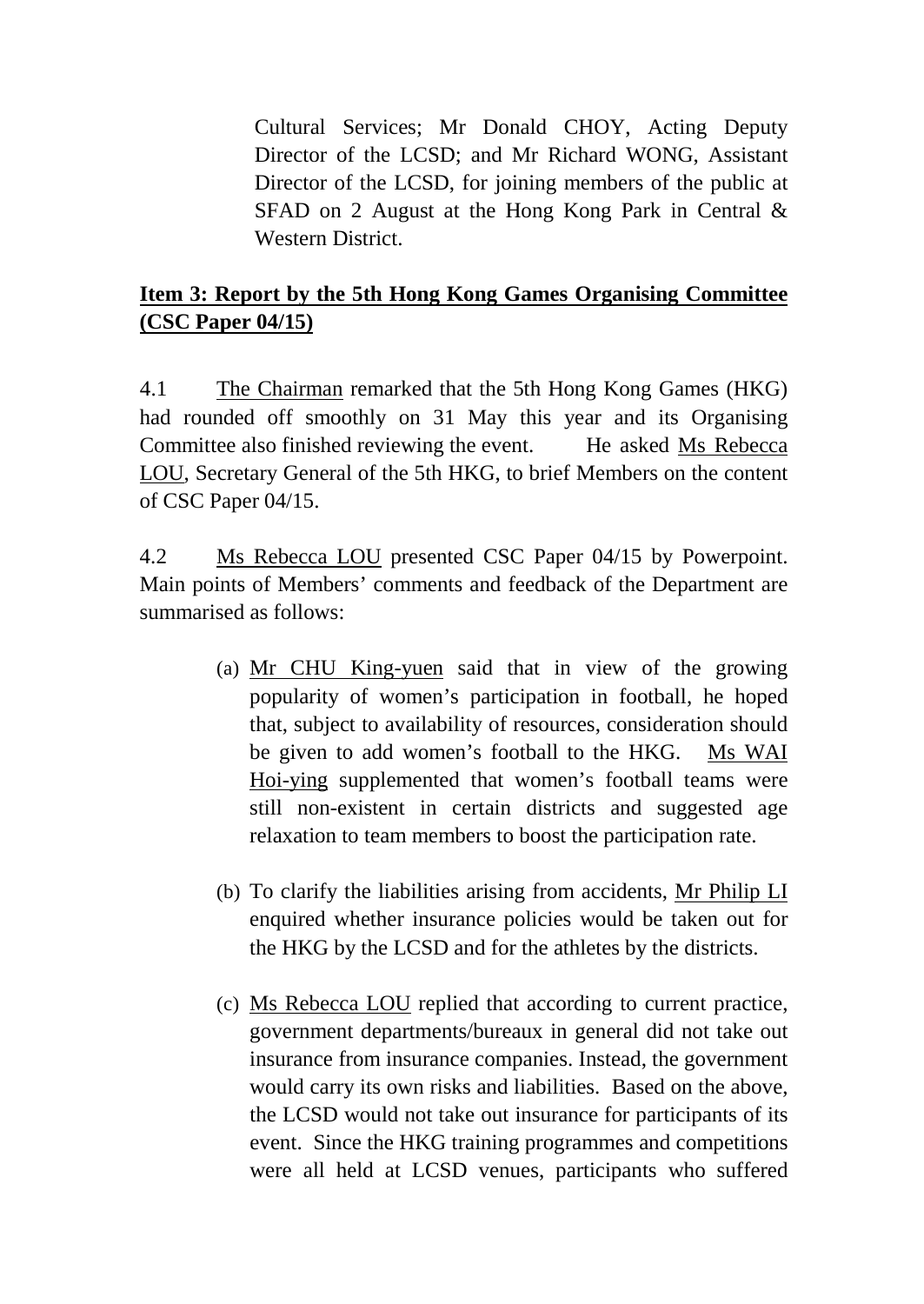injuries during training or during the games could claim compensation from the government where negligence on the part of the LCSD was established. Participants were reminded by the terms and conditions on the application form to take out insurance by themselves for better protection. The LCSD also required the contractors or the co-organising national sports associations to take out public liability insurance for related events to protect the rights of all parties.

4.3 The Chairman thanked Members for their valuable views. He said that it was a great honour for him to serve in the organising committee of the HKG five times. He expressed his appreciation for the further improvement in the organisation and scale of the HKG as well as the public participation and support received this year. Staff members had become more experienced and matured and their achievements were notable. The HKG succeeded in promoting sports development on district level and enhancing social cohesion to good effect. The organising committee could wrap up the experience gained this year and passed it on to the next committee for its careful consideration.

### **Item 4: Any Other Business**

## **(i) The Hong Kong and Shanghai Summer Sports Camp for Youth 2015**

5.1 Ms Violet CHAN of the LCSD reported that the Hong Kong and Shanghai Summer Sports Camp for Youth (the Camp) hosted by Hong Kong this year was held successfully from 20 to 24 July at the Hong Kong Sports Institute (HKSI). She thanked Mrs Cecilia WONG and Dr Simon YEUNG for acting as Head and Deputy Head of the delegation to receive athletes from Shanghai.

5.2 She continued to report that 40 youngsters from Hong Kong and 39 from Shanghai (79 in total) aged between 11 and 16 joined the Camp and competed in table tennis, swimming and basketball as part of the exchange activities. Events of the Camp included group training for all and goodwill matches. Participants also visited the HKSI, Hong Kong Heritage Museum, Hong Kong Velodrome Park, Avenue of Stars,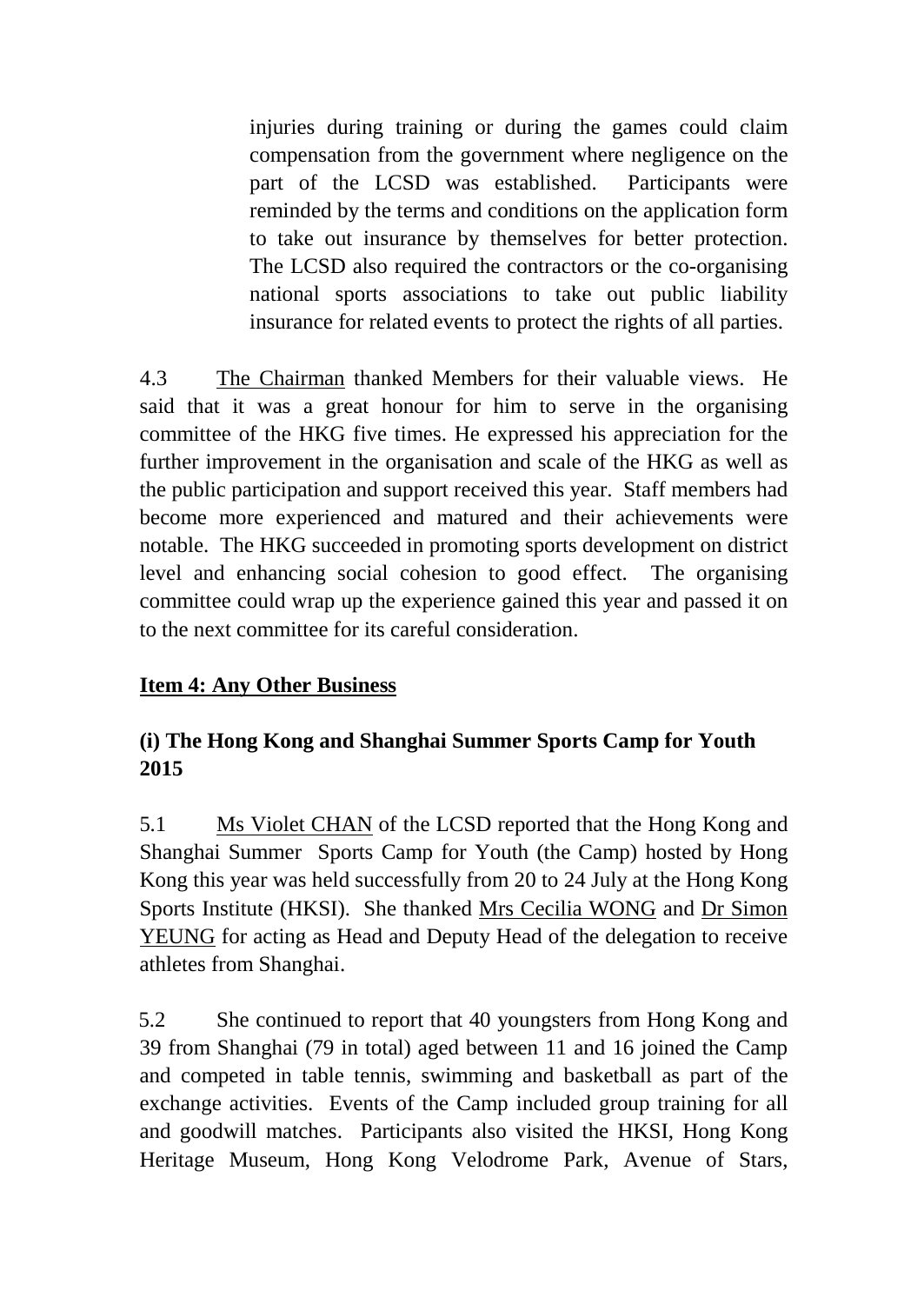Victoria Harbour at night, and Hong Kong Disneyland, etc.

5.3 It should be noted that this was the first sports camp co-organised by the LCSD and the HKSI. The HKSI provided accommodation and training venues for the participants so that the exchange could be conducted under a superb training environment with well-equipped facilities. The Camp had enabled these young athletes from the two cities to exchange in skills and experience, to make friends with each other and experience local lifestyle and culture through visits. The arrangements were very well-received by both delegations. As Shanghai would play host to the Camp next year, we would discuss the choice of sports and arrangements with the Shanghai Administration of Sports.

5.4 Mrs Cecilia WONG thanked the LCSD for adopting Members' proposal last year on launching exchange activities at the HKSI this year. She remarked that the arrangement was very appropriate and the delegations were also greatly satisfied. She hoped that the HKSI would continue to be used as the camp site so that the training facilities for local athletic elites could be made known to outsiders and delegations from the Mainland. She also suggested choosing different sports next year to make full use of its facilities to allow more young athletes to join in.

5.5 Dr Simon YEUNG thanked the LCSD for the perfect arrangement. He said that with activities being held indoors, their progress would not be affected by inclement weather. Moreover, he suggested that district sports associations or outstanding associations could join the Camp next year as local participating units to promote district sports and foster cultural exchange apart from competing. Mrs Cecilia WONG suggested that district sports associations or national sports associations could be selected as participating units based on the objective of exchange of that particular year. In her understanding, these visiting delegations were provincial or municipal teams and each of them might adopt a different training system. She added that athletes of particular skill levels were selected through feeder programmes by our national sports associations to join the Camp. Teams from the Mainland, on the other hand, varied in skill level. Therefore there might be a difference in skill level between Hong Kong and Mainland